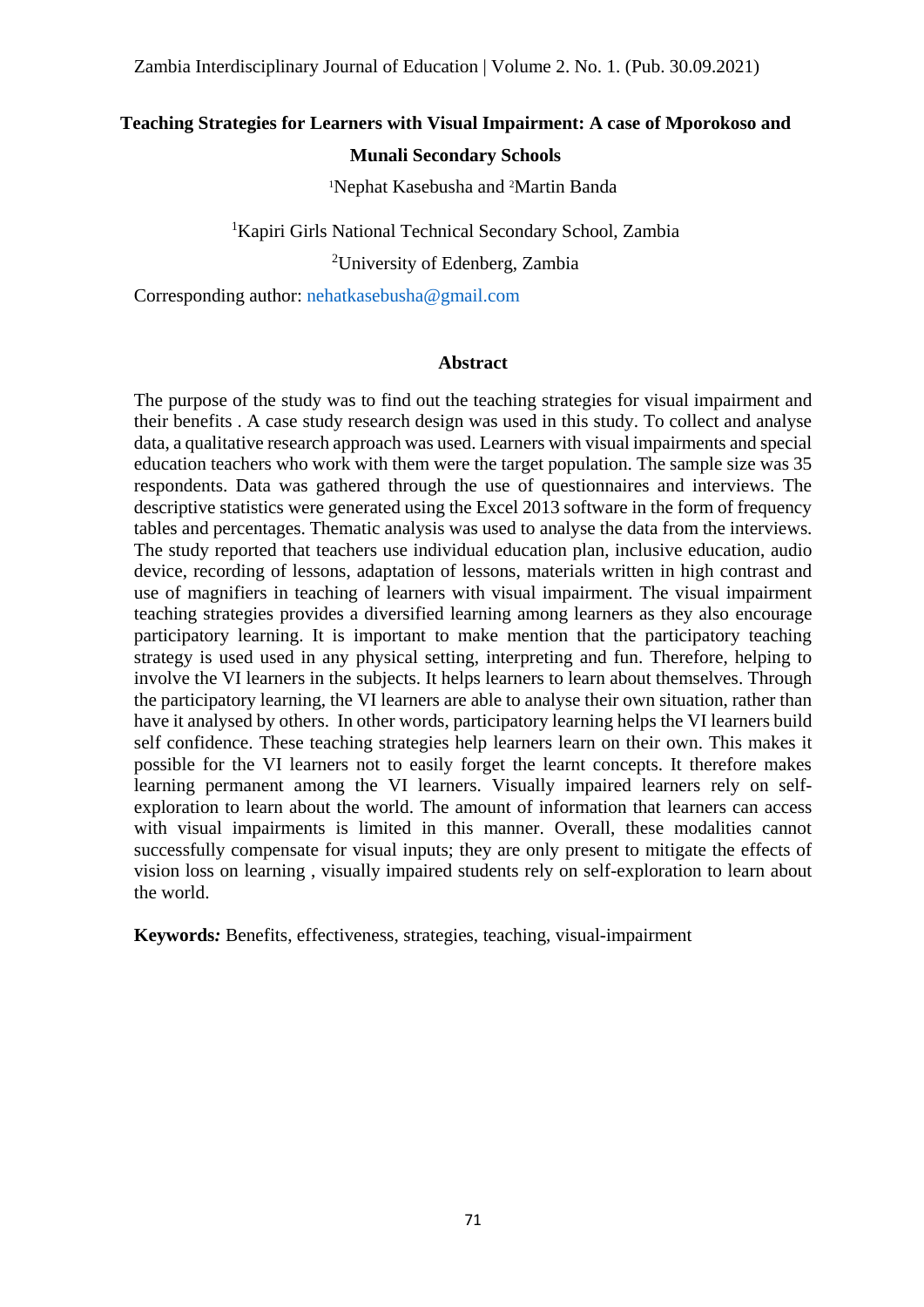### **Introduction**

The 1996 Ministry of Education (MoE) policy document, *Educating Our Future*; *National Policy on Education,* emphasizes the notion that everyone has equal access to educational opportunities (MoE, 1996). According to this document, individuals with various special educational needs have the right to access and participate in the educational system at all levels. However, teachers and students in inclusive classes encounter problems that affect the teaching and learning process and students' academic and social well-being. Although learners with special educational needs have access to and support, providing special education services in schools poses several problems for both instructors and students. In the teaching profession, there is a challenge with instructing visually impaired students because of the lack of acceptable teaching practices. According to Sight Savers International (2010), utilizing teaching methodologies for learners with sight resulted in the low academic achievement of learners with visual impairment. This resulted in insufficient classroom involvement and performance among visually impaired students, resulting in low educational levels. Despite the government's efforts to supply teaching materials, train instructors, and deploy teachers and standard officers, only a tiny percentage of visually impaired students complete their education.

 According to the Central Statistics Office (2003), 12,754 blind people aged five and up. Fifty-seven percent of those surveyed had no formal education, 29 percent had a primary school education, 11 percent had a secondary school education, 0.8 percent had A levels, and 1.3 percent had higher education. Seventy-four thousand eight hundred eighty-two people were partially blind. 39.6% had no education, 40.7 percent had completed elementary school, 15.6 percent had completed secondary school, 2.2 percent had completed A-level schooling, and 1.8 percent had completed a higher level of education. In 2010, the Ministry of Education reported a lower figure than the Central Statistics Offices. There were 24,937 visually impaired students in schools, according to the report. There were 23,183 students in grades 1 to 9, with 12,236 males and 10,947 females, and 1,754 (647 males and 1,107 females) in classes 10 to 12. (MoE, 2010). Only 7% (1,754) advanced to the senior secondary level of schooling, while 93 percent (23183) dropped out. Socio-economic factors, poor classroom involvement, and academic achievement due to traditional teaching methods, and environmental risks were all factors that contributed to students dropping out of school (MoE, 2010).

 Lack of sponsors, inability to qualify for grade 8, early marriages, pregnancies, being too big to learn with young learners, and bad attitudes of both parents and pupils, according to Ndhlovu (2005), all led to dropping out of school. In addition, parents' inability to pay boarding and other fees on their children's behalf contributed to their children dropping out of school. As a result of these circumstances, 41 (18 men and 23 females) of the 123 students enrolled in grade 1 dropped out before reaching grade 7, accounting for 33 percent of the total.

 Failing to qualify for grade eight still arises here, implying that, despite other factors affecting learners' progression, the most significant factor is a lack of effective teaching strategies that affect academic classroom participation and performance of these students, as well as their parents' negative attitudes toward school. This is accompanied by parents failing to pay their children's school fees. Similarly, according to the Zambia Agency for People with Disabilities Report (2009), 40 percent of disabled students enrolled in grade 1 dropped out before reaching grade 7, owing to insufficient classroom involvement and academic performance, among other factors. The Republic of Zambia's government has committed to providing high-quality education to Special Educational Needs (SEN) students. It has been acknowledged that increasing teachers' and schools' capacity to teach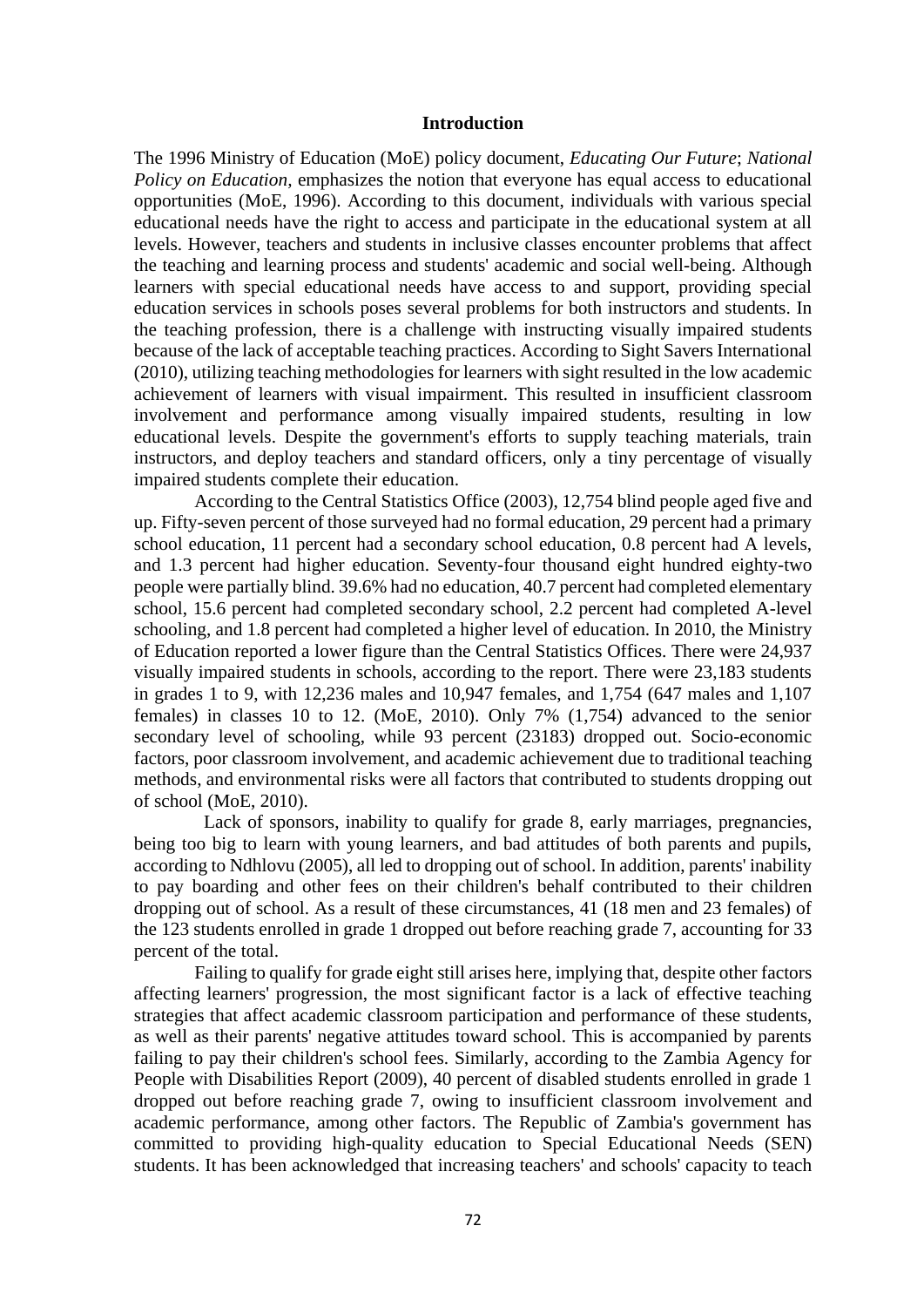students with a wide range of SEN is critical to enhancing these students' achievement. Professional coaching frequently emphasizes the training of transferrable thinking and learning skills (Mulenga, 2007).

 According to research conducted in Zambia by Mulenga (2007), most people with visual impairments work for the government. Most of their jobs are confined to switchboard operations, lecturing, or teaching. On the other hand, others with visual impairments are either unemployed or have dropped out of school for various reasons. Others are begging on the streets, and those in schools are not doing well academically. This incident prompted the researcher to inquire how special education teachers use teaching tactics when teaching students with vision impairments. As a result, the purpose of this study was to determine the instructional tactics employed in teaching learners with visual impairments and their usefulness in terms of academic accomplishment.

 Visual impairment can be congenital (present at or shortly after birth) or acquired later in life through various factors (Sacks & Silberman, 1998). Retinopathy, glaucoma, cortical visual impairment, coloboma, and optical nerve hypoplasia are congenital causes of visual impairments. Kirk *et al.* (2011) pointed out that cancer, cataracts, trauma, accidents, and poor nutrition can cause vision impairment later in life. A teacher must therefore understand how vision loss affects the learning process before imposing any teaching on students with visual impairments (Sacks & Silberman, 1998). Visual information is critical in assisting children in observing and interpreting what is going on around them. It is also a necessary precondition for a student's conceptual development. Due to the malformation and loss of this portion of the body, the learner receives less sensory data, resulting in a deficiency or delay in many abilities gained through observation and imitation from others.

 Cognitive and linguistic development is hampered when a child's vision is impaired in infancy (Bishop, 1996). However, if the loss of eyesight occurs after five years when visual memories are no longer kept, some visual memories will be retained. This visual memory will be instrumental in the learning process. It will aid in developing and forming images and concepts and later in life when linking new concepts and experiences. There are three fundamental ways for children with visual impairments to obtain information from their surroundings. For visually challenged students, verbal description is the most crucial source of knowledge.

 On the other hand, others' verbal descriptions are usually incomplete and fail to meet the person's needs. The use of tactile stimulation is another option. On the other hand, a tactile approach is ineffective since a learner must constantly feel an object to grasp the image of the object. Finally, visually impaired students rely on self-exploration to learn about the world. The amount of information that learners can access with visual impairments is limited in this manner. Overall, these modalities cannot successfully compensate for visual inputs; they are only present to mitigate the effects of vision loss on learning (Spungin, 2002). As a result, a teacher instructing visually impaired students in inclusive classrooms must arrange lessons around these assumptions.

 According to Adey *et al.* (1999), teaching strategies are the structure, system, methods, techniques, procedure, and processes that a teacher employs throughout instruction. These are tactics that a teacher uses to help a student learn. Evans *et al.* (2003) divided teaching strategies into two categories: those that contain discussion, demonstrations, field excursions, role acting, and resource people, and those that do not. The supervised study, experiments, and independent study are some of the personalized ways. Meijer (2003) refers to them as "strategies," including lecturing, tutoring, inquiry learning, questioning, discovery learning, and simulation games. In addition, teaching facilities, microcomputers, and audio-visual aids were incorporated into the teaching methodologies in primary and secondary schools.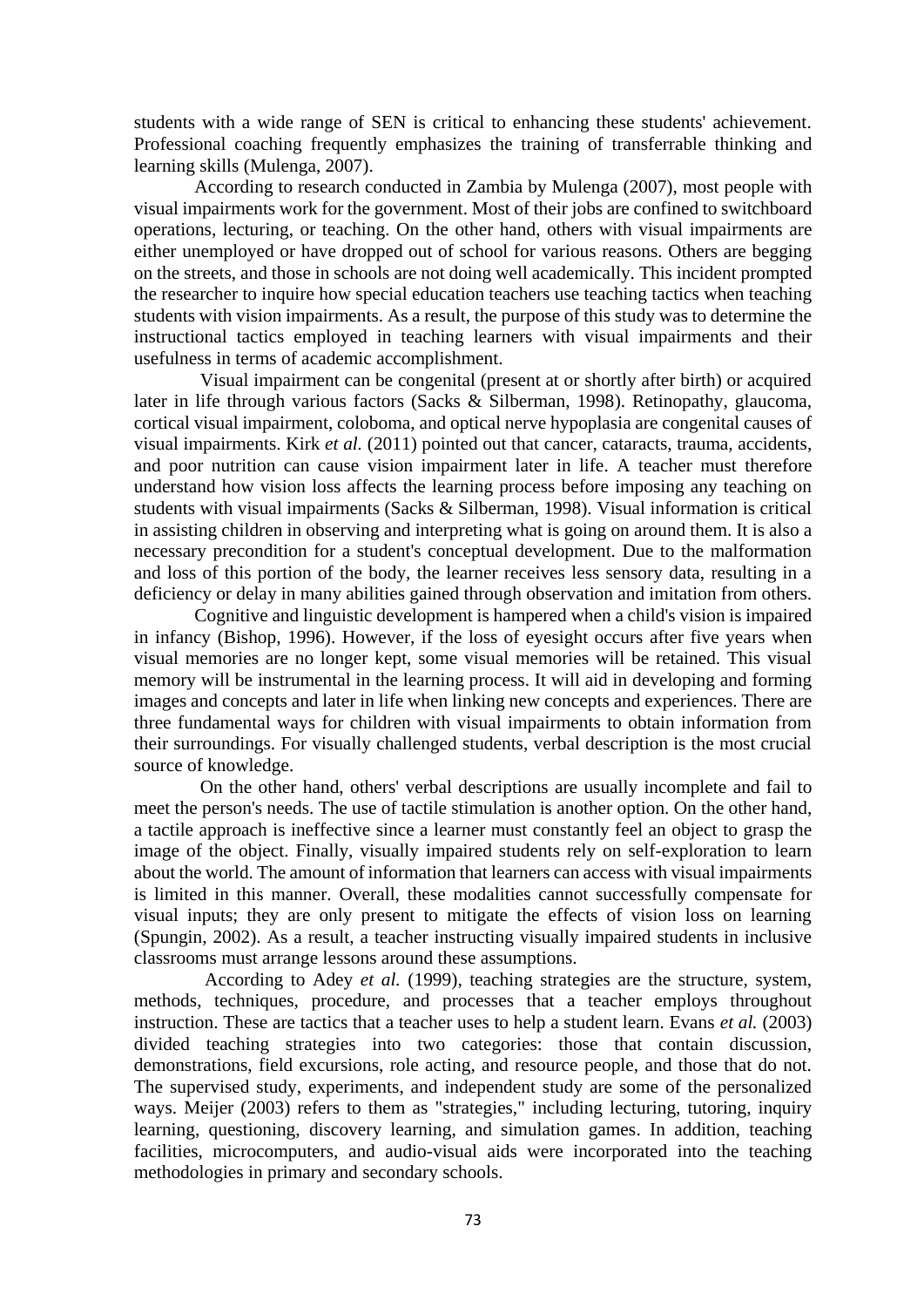Traditional procedures such as lecture, recitation, one-on-one sharing, group work, brainstorming, the project method, role acting, and nonverbal methods were conceptualized by Daniels *et al.* (2000). Teachers do not alter their teaching strategies in the classroom. According to the findings of Davis *et al.* (2004), to gain and maintain learners' attention, teachers must vary their instructional procedures. Breaking up lectures with examples, demonstrations, practice, and feedback is easy to accomplish inside a class that most teachers fail to do. There's enough variety here to keep anyone on their toes. Teachers must change their programme format from lesson to lesson. It is sometimes necessary to convey an idea to learners, who must then find the concepts from examples presented; other times, learners must discuss the significance of a study; and other times, a simulation must be done. Furthermore, instructional tactics for visually impaired students necessitate specialized training. Many teachers in the system lack a diverse set of teaching practices appropriate for students with visual impairments. It should be no surprise that the visually handicapped have the highest failure rate in the educational system. Furthermore, special education teachers are not adequately trained in new learning activities and teaching methodologies when a new curriculum is implemented. According to Mulenga (2007), children with visual impairments are the same as other children; they see less. As a result, teachers should avoid singling out children with vision impairments and making them feel different. Visually impaired students, like other students, require praise and encouragement. They must get the impression that the teacher values and respects them.

 On the other hand, children with visual impairments have unique educational demands due to their disabilities, which some teachers overlook. They may, for example, need to learn specific skills or have access to specific equipment and supplies. They may also find certain tasks, including reading and writing, and navigating around the school, more complex than fully sighted students. Most of the time, children with visual impairments do not receive the sorts and amounts of support they require.

 Individuals with unique needs and those who are currently classified as disabled or extraordinary have always existed. However, special education services to meet their requirements have not always been available. Modern special education has roots in several academic areas, including medicine, psychology, sociology, and education. Formal unique education teaching practices, according to historical accounts, first appeared in the late eighteenth century, particularly involving children who were blind or deaf. By the early tenth century, attempts had been made to educate youngsters with significant cognitive and behavioral issues, as well as those who had been labeled insane or foolish at the time.

 Special educators also created, evaluated, refined, and disseminated various educational methods (Kirk *et al.,* 2011). These teaching methods went beyond traditional academic disciplines like literacy and arithmetic. Perception, motor training, self-help skills, leisure, occupational preparation, and behavioural and social skill development were also covered. Today's special education teachers, on the other hand, are asked to do more than ever before in our brief history (Spungin, 2002). They must ensure that all students access the general education curriculum, expectations, materials, and objectives. In addition, practical skills for everyday living and effective life transitions are taught. In inclusive environments, they must develop, execute, and evaluate instructional practices with general education teachers. Manage paperwork workloads and assist students in preparing for highstakes state and local exams.

 They must also collaborate with specialists in various therapies to incorporate their skills into classroom and community practice. Aside from that, specialist instructors are expected to be familiar with and use educational and assistive technologies and services to help their students succeed in school and life (Webster & Roe, 1998). What matters most, however, is that special educators consistently provide high-quality educational services to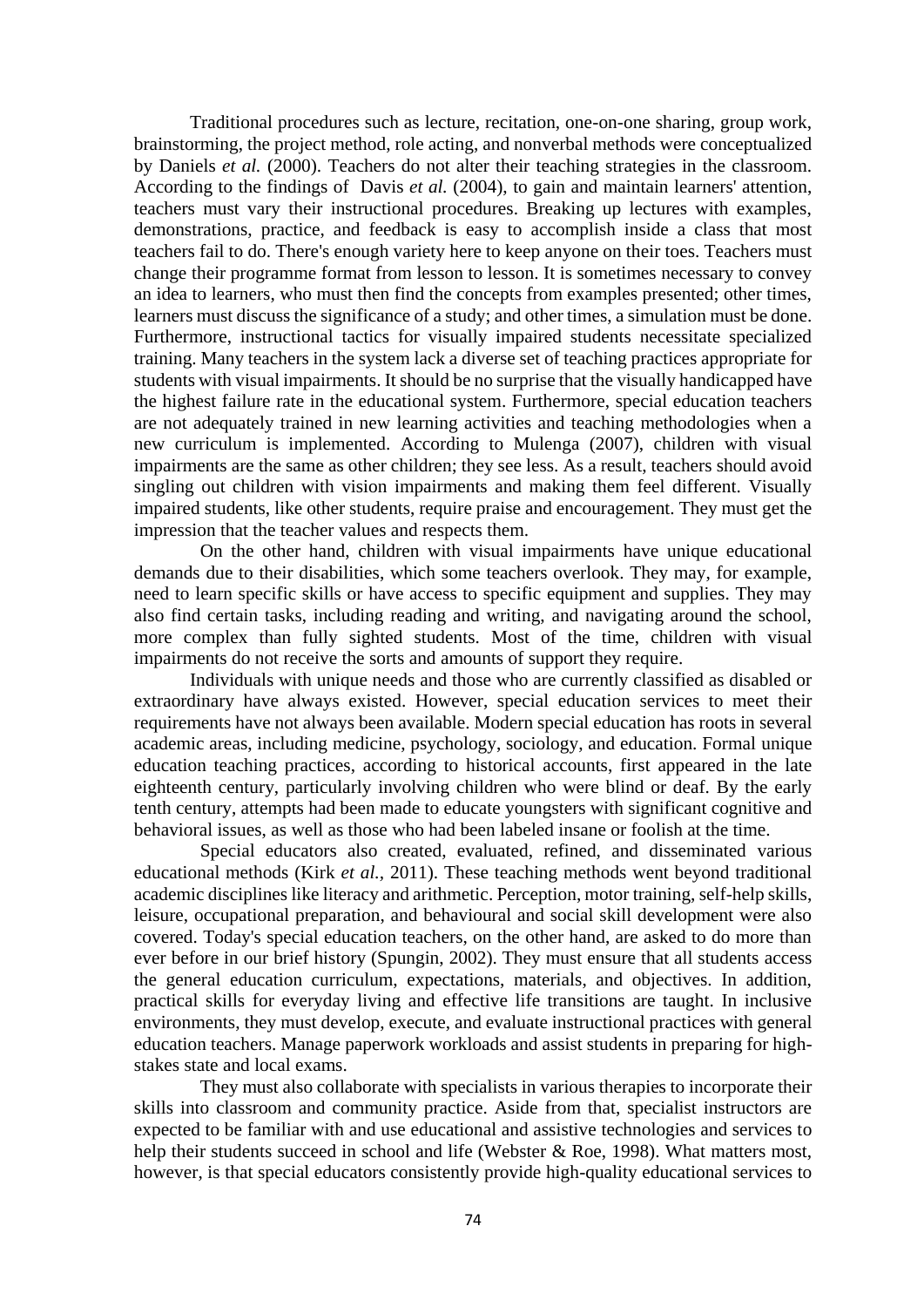their students. According to Heward (2006), special education is first and foremost a powerful and intentional intervention. Successful interventions decrease, reduce, or eliminate the barriers that prevent people with disabilities from learning and participating fully in school and society.

 Learners with visual impairments may have difficulty understanding particular concepts due to their loss of sight. This is likely due to their parents' overprotectiveness and lack of encouragement to explore the world around them (Hagemoser, 1996). For example, when discussing the life of a giraffe. Teachers are always looking for innovative ways to help their students understand. A learner with a visual handicap may have no idea what the teacher is talking about because they have never seen a giraffe. If this is the case, the teacher will need to offer some giraffe-related information. It features a long neck, a small head, and four lengthy legs, for example. Kahn (1990) says that the instructor can also bring a giraffe model into the classroom, which students with visual impairments will feel with their hands. The learner (along with the others) will visually evaluate the model if the learner has low vision. Looking at a large and clear picture of a giraffe will also help learners with low eyesight. Because the teacher encourages students to use their various senses to learn, this learning style is called multi-sensory learning.

 To put it simply, people develop their understandings of the world based on their past and present experiences. We know that some people are friendly, some are nasty, some are more complex than others, and so on, based on conventional wisdom. These are all things I've learned via my reflections and interactions with others. Constructivism is a method of teaching, not a theory. It is, in essence, a model or metaphor for how people learn or how learning occurs (Cobern, 1995; Von Glasersfeld, 1989). It justifies the synthesis of new ideas through interpretation. In this vien, this study was guided by the following questions:

- i. What teachnig strategies are used in instructing learners with visual impairment?
- ii. What are the benefits of the teaching strategies used on learners with visual impairment?

#### **Theoretical framework**

The study was guided by the Vygotsky constructivism theory of learning. The theory states that learners construct and build their own knowledge of the world around them through life experiences. The school curriculum in particular, changed from previously observing positivist epistemology (behaviorist) learning theory to constructivist epistemology and learner centered education (Kalpana, 2014). The shift also resulted in the teacher education curriculum adopting a constructivist epistemology paradigm shift in secondary schools which is noted in learner centered learning.

 From the constructivist learning perspective learning is contextualized. Teachers in education have to design learning activities, which require learners to interpret, argue, practice and transfer ideas to other situations. Kharade and Thakkar (2012) argues that it is from this that learners develop cognitively and construct, create and acquire knowledge. Nawaz (2012) point out that, in the learning paradigm education institutions and teachers should create powerful learning environments. It seems obviously that these learning environments should provide learners with opportunities to reflect on what they are learning so that they understand it and be able to apply the constructed knowledge in a new context or environment. Therefore, teaching strategies should be aligned with constructivist learning principles to improve the quality of teaching and learning. This implies that the active learners construct their own knowledge while the teacher facilitates the learning process. The teaching strategies should therefore allow the visually impaired learners to experience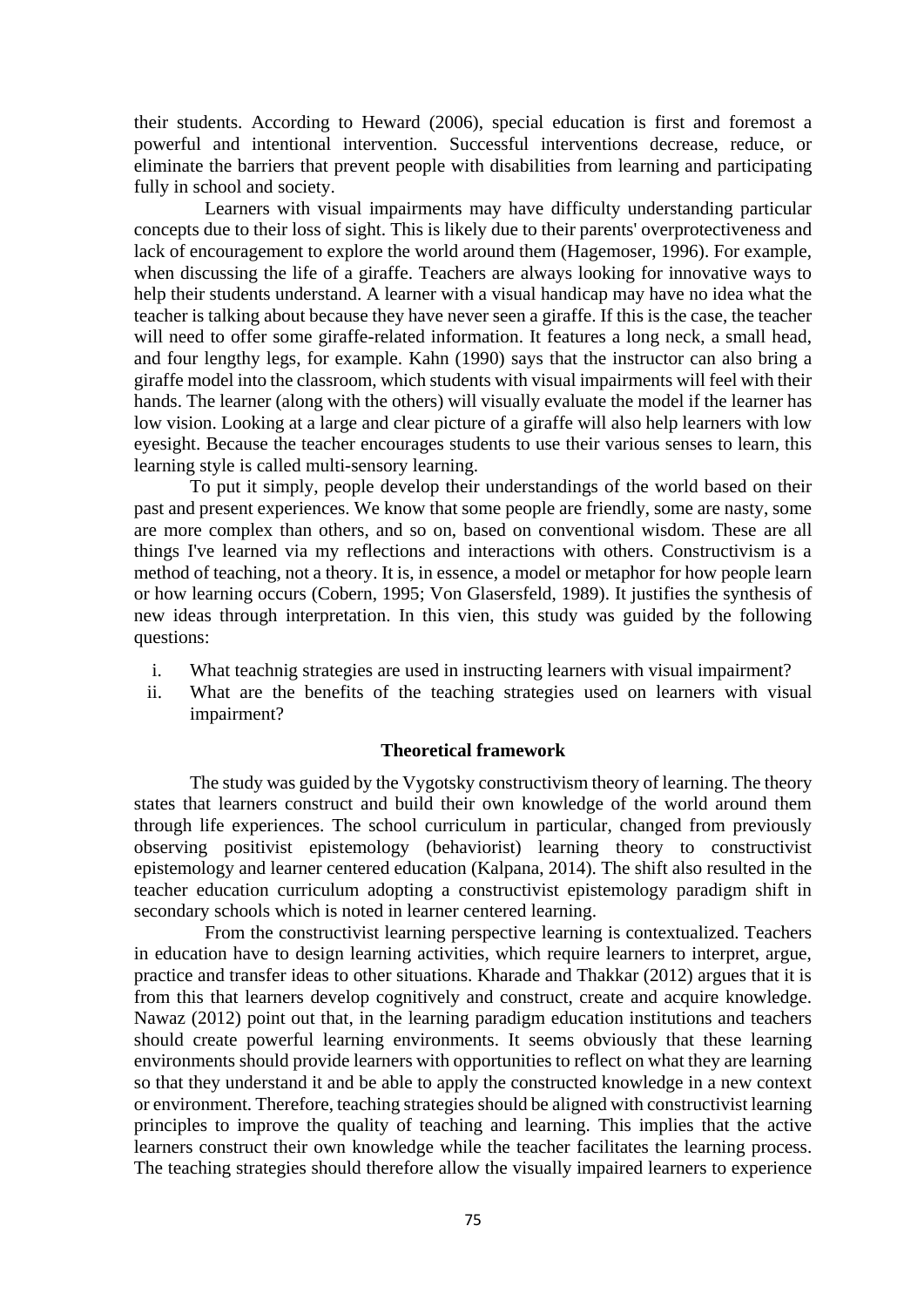reality as this may not make them forget easily what they have seen, touch, hear, and actively participated, hence making an experiential reality to learners.

# **Methodology**

A case study research design was used in this study. To collect and analyse data, a qualitative research approach was used. Learners with visual impairments and special education teachers who work with them were the target population. The sample size was 35 respondents. Data was gathered through the use of questionnaires and interviews. The descriptive statistics were generated using the Excel 2013 software in the form of frequency tables and percentages. Thematic analysis was used to analyse the data from the interviews.

# **Results and discussion**

### *Teaching strategies for learners with visual impairment*

The study intended to determine the teaching strategies for learners with visual impairment used in special schools. Table 1 below reports the teaching strategies for learners with visual impairments.

| <b>Teaching Strategies</b>         | <b>Frequency</b> | Percentage % |
|------------------------------------|------------------|--------------|
| Individual Education Plan          | 6                | 20.0         |
| <i>Inclusive Education</i>         | 5                | 16.7         |
| <b>Audio Device</b>                | 3                | 10.0         |
| Recording Of Lessons               | $\overline{4}$   | 13.3         |
| <b>Adaptation Of Lessons</b>       | 5                | 16.7         |
| Materials Written In High Contrast | $\overline{4}$   | 13.3         |
| Use Of Magnifiers                  | 3                | 10.0         |
| <b>Total</b>                       | 30               | 100          |
| Course Field Work 2010             | $N = 20$         |              |

|  |  |  |  |  | Table 1: Teaching strategies for learners with visual impairment. |  |  |  |
|--|--|--|--|--|-------------------------------------------------------------------|--|--|--|
|  |  |  |  |  |                                                                   |  |  |  |

**Source: Field Work, 2019**  $N = 30$ 

The shows that six (6) out thirty (30) representing 20.0 % of the respondents indicated that they used individual education plan. This is prepared for a learner which specifies the learning goals that are to be achieved by the learner over a set a period of time and the teaching methods, resources and supports necessary to achieve those goals. It is developed to ensure that learners with visual impairment receives special instruction and related services. The purpose of IEP is to meet the learner's needs based on the learner's development rather than on predetermined expectations based on grade level. Teachers must comprehend this desire to predetermine instructional strategies to provide effective instruction. The study supports Salisbury (2008) whose study guided that the assistance that teachers provide to students with visual impairments should be based on the utilization of various sensory stimulations, such as sounds, scents, textures, and forms, to assist them in constructing a picture of the world.

 According to the study, the Individual Educational Plan (IEP) is a pedagogical and development plan created for each child with SEN by customizing the curriculum to the child's abilities and needs. Based on a child's performance in class, new learning objectives are identified. These goals should not be too difficult for the child to become discouraged,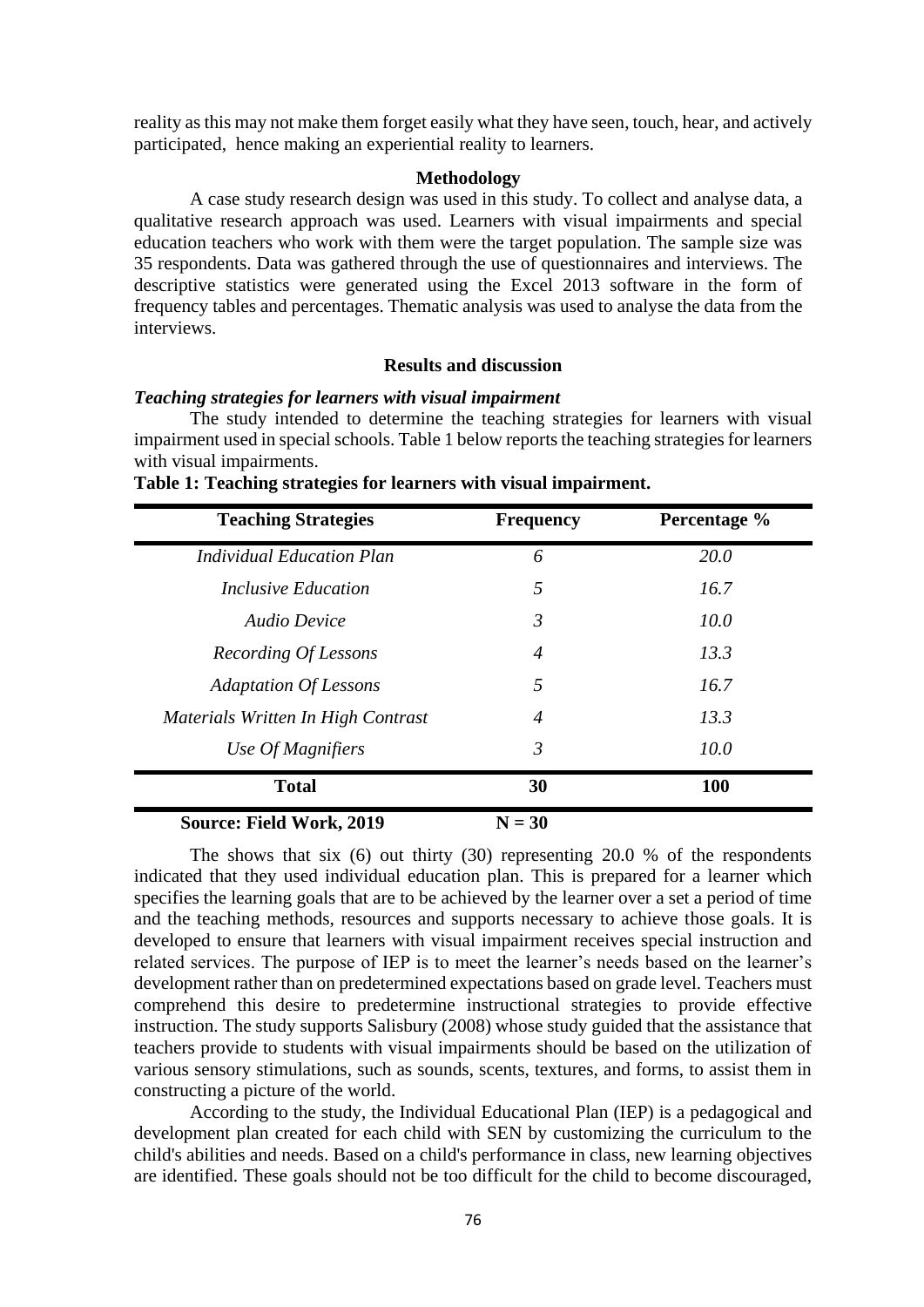but they should also not be too simple because they need to be challenged to master new abilities. On the other hand, the plan should include all of the information needed to track the child's progress, and the teacher should create it in collaboration with other members of the team who are responsible for the child's inclusion. One of the study's participants stressed the necessity of an individualized education plan in aiding a child's growth.

 The other five (5) out of thirty (30) representing 16.7 % of the respondents reported that they used inclusive education. Inclusive education is seen as a process of addressing and responding to the diversity of needs of all learners through increasing participation in learning, cultures and communities, and reducing exclusion from education and from within education. The goal is that the whole education system will facilitate learning environments where teachers and learners embrace and welcome the challenge and benefits of diversity. Within an inclusive education approach, learning environments are fostered where individual needs are met and every student has an opportunity to succeed. Inclusive education is a real implementation of the basic human right to education. It is not only about attaining universal access to education, but universal access to meaningful and purposeful knowledge and learning for all. This study agrees with Salisbury (2008) who argued that inclusive education emphasizes an adaptive teaching approach, a good teacher should be the one to consider these changes for students' learning. Although we discuss these adjustments and adaptations to the teaching and learning environment, adaptation is not required in other cases. Teaching strategies and other practices used with sighted learners can also be used with visually impaired students. Therefore, a teacher instructing visually impaired students in inclusive classrooms must arrange lessons around these assumptions.

 Three (3) out thirty (30) representing 10.0 % of the respondents indicated that they used audio devices to enable learners improve their hearing during the teaching and learning process. They are critical to learners' success when properly amplified. The sound in the classrooms improves learners' attention and their interactions increases. The learners learn and retain more through increased hearing ability. The classroom amplification system allow learners to hear more clearly and learn more. These systems improve speech intelligentibility, comprehension and rentention through proper engineering. The audio device helps learners comprehend what the teacher say, hence resulting in a moren enjoyable because they incorporate multinatemedia sources such as videos, music and internet. Learning has been thought of as a product of instruction for a long time. The study findings supports Webster and Roe (1998) whose study reported that effective teaching entails more than just conveying information from teachers to students; it also entails a complex relationship. A paradigm shift is required from non-participatory, traditional education to modern teaching, involving teacher-student interaction and considering varied student needs. On the other hand, teaching in inclusive classrooms is difficult because instruction must be more tailored than in traditional classes, with few differences among students (Peters, 2003).

 The four (4) out of thirty (30) representing 13.3 % of the respondents reported that they used recording of lessons to enable learners repeat learning on their own in their free time. It is important to make mention that learners with visual impairments rely mainly on verbal information, therefore audio devices should be incorporated to aid teaching. These may include things like audio cassettes and compact discs. As Salisbury (2008) acknowledged that lesson contents with diagrams, tables as well cannot be well explained in an audio format. It is for this reason that lessons can be tape-recorded and given to learners with visual impairments for later playback at individual Educational Plans (IEPs).

 Recording of classes is the simplest and cheapest option to improve the learning environment for learners with visual impairments. This allows students to listen to instructions or lessons numerous times to comprehend their expectations wholly. Lessons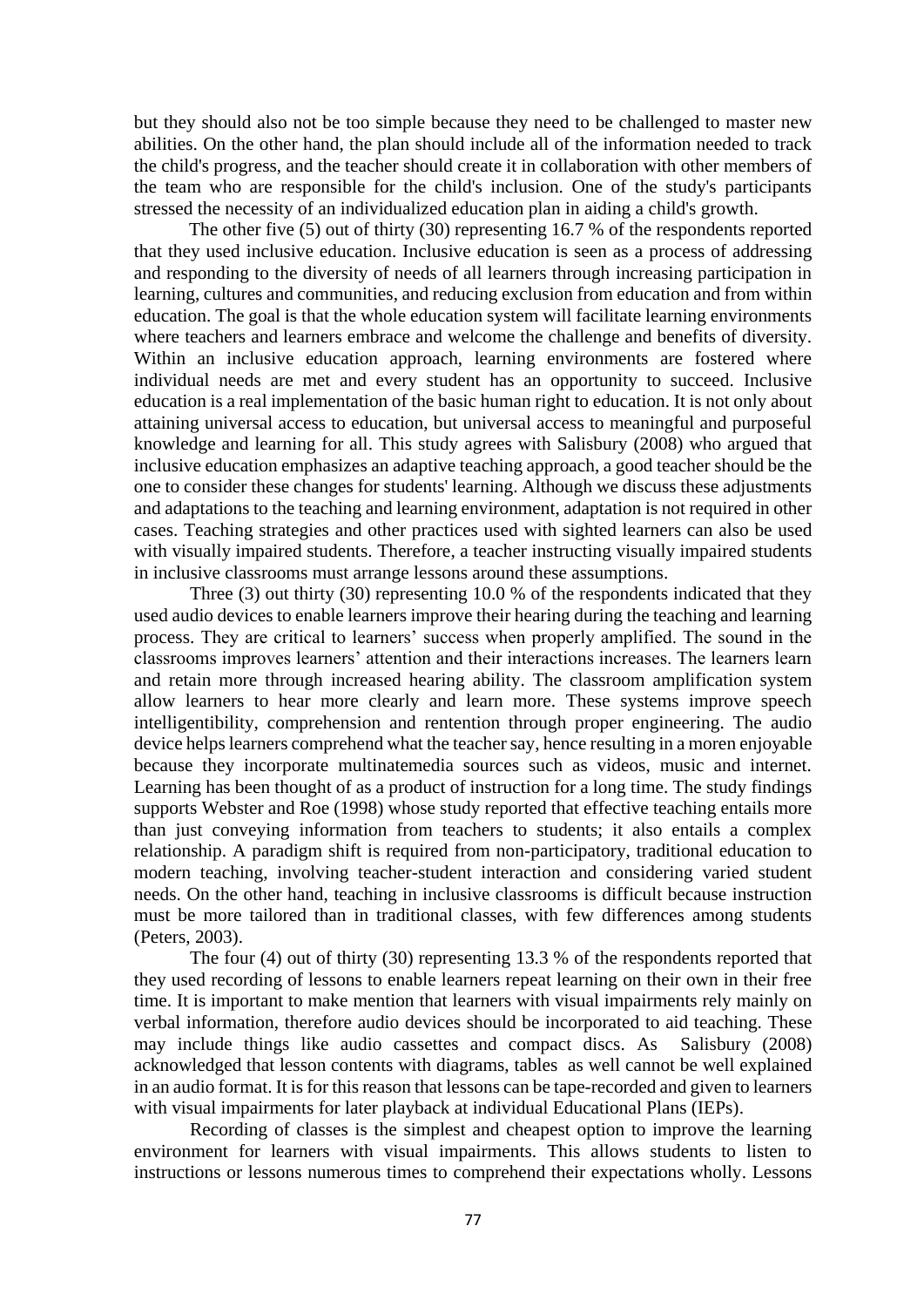can be recorded on smartphones utilizing free apps that can be downloaded. The school could purchase a microphone and recorder for improved sound quality, transferring the audio file to the students' computers or recorders, as Law suggested (1997). Respondent A interviewed pointed out that, " *for learners with VI, audio recordings, assist them in enhancing academic performance."* While respondent B argued that *inclusive education allows VI students to develop social interaction skills. This VI learners may not feel alone or discriminated against in the educational system to focus on their studies.*

The other five (5) out of thirty (30) representing 16.7 % of the respondents reported that the adaptation of lessons was used in the classrooms. If the learner has difficulties in learning by listening, teachers try to preteach difficulty vocabularly and concepts. This allows teachers make changes to instruction in order to allow learners equal acces to the curriculum and give them the opportunity to process and demonstrate what has been taught. The adaptation of adjustment in the environment, instruction, or in materials for learning that enhances the learners' performance and allows for a partial participation. The point of adapting the lesson to learners progress shorten those plateaus, increasing the frequency of the bursts of understanding of learners helps have the the right amount of time on the subjecs they are learning.

 The four (4) out of thirty (30) representing 13.3 % of the respondents reported that they used materials written in high contrast. Other options for reading include large print materials, audio books and Braille. The study supported Kern and Choutka (2002) who indicated that teachers should not provide learners with a handout that contains written instructions. Visually-impaired learners in class may have difficulties seeing the words and learning what is expected. Therefore, teachers should be giving oral instructions or put them in Braille for every activity given. The interviewed respondent argued that learning should not only take place in class. It can also be done while at home. Therefore, it is essential to mention that teachers record lessons on audio devices for visual impairment learners to play and listen to them at home or in their own free time. Respondent B interviewed agreed that *teachers should help visually impaired learners by recording lessons on audio devices. If the visual impairment learners did not understand certain concepts during the lesson in class, they could repeatedly listen to the audio during their own time.*

 The three (3) out thirty (30) representing 10.0 % of the respondents indicated that they used magnifiers to enlarge the some of the writings. The low vision devices help make the best use of the remaing vision learners have, these includes magnifiers, glasses, telescopes and electronic devices. The study agrres with Spungin (2002) who indicated that teachers should avoid giving special treatment to visually impaired learners. The oral method of giving instructions and receiving responses from the learners can also be a good option. A teacher of visually impaired students can write down the answers given out orally by a learner with visual impairment. A tape recorder should be used to record the answers the learner is giving. However, in this way, a student cannot review their answers for possible correction. Therefore, learners with visual impairment and teachers with visual impairment should be consulted before the test is taken to find a better way of assessing a learner with visual impairment.

 The study by Kershner (2003) reported that visually impaired learners may not always know who is talking. As a result, the teacher should always address learners by their name when calling them to answer or ask questions. This way, the visually impaired learner can learn to identify their pairs based on the sound of their voice. The study finding reported that teachers should give visually impaired learners extra time or additional time to complete the work given. Another respondent added that the visually impaired learners might need extra time to complete their assignments and tests. This is typical because reading Braille or using some form of technological aid can take additional time. Respondent C interviewed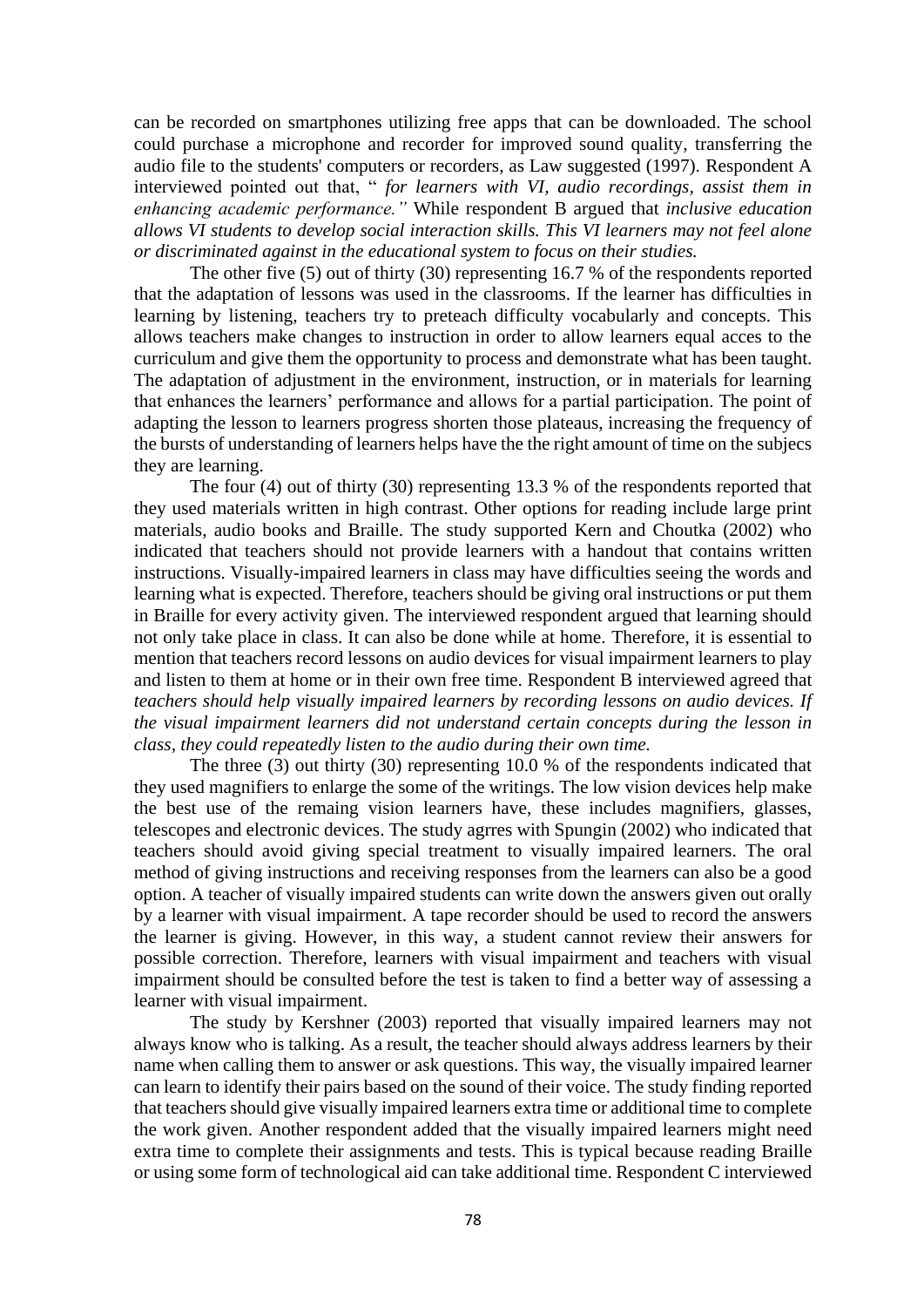argued that the "*administration of remedial work will be of great of importance to the learning process of the learners with visual impairment. This will enable them to catch up on points they miss in class."* However, the addition from respondent C can be argued that remedial work is not a best strategy as it is already an education policy for remedial work for slow learners for both SEN and learners from the general classrooms.

# *Benefits of the strategies used in teaching learners with visual impairment.*

The study intended to bring to light the benefits of the strategies used in teaching learners with visual impairment.

| Benefits of the teaching strategies           | <b>Frequency</b> | Percentage % |
|-----------------------------------------------|------------------|--------------|
| Encourages co-operative learning              | 5                | 16.7         |
| Helps to improve academic performance         | 6                | 20.0         |
| <i>Provides skills for social interaction</i> | 4                | 13.3         |
| <i>Provide diversified learning</i>           | 3                | 10.0         |
| <i>Encourages participatory learning</i>      | 4                | 13.3         |
| Learners learn on their own                   | 8                | 26.7         |
| <b>Total</b>                                  | 30               | 100          |
| <b>Source: Field Work, 2019</b>               | $N = 30$         |              |

|  | Table 2: Benefits of the strategies used in teaching learners with visual impairment. |  |  |  |  |
|--|---------------------------------------------------------------------------------------|--|--|--|--|
|  |                                                                                       |  |  |  |  |

The study shows that five (5) out of thirty (30) representing 16.7 % of the respondents reported that teaching strategies helps encourage co-operative learning among learners. Teachers who have a variety of educational options are less frustrated and effective in the classroom. This study supports Davies (2004) whose study revealed that co-operative teaching entails collaboration between teachers and colleagues, such as class teachers, school managers, inclusion specialists, health therapists, and parents, all of whom are members of a team responsible for the child's development. They work together to solve specific developmental issues for the child. Co-operative learning means that all children benefit cognitively and emotionally from co-operative learning, teamwork, and peer tutoring (socially and emotionally). In co-operative learning, positive interdependence allows each group member to contribute their particular strengths to the learning activity's final output. Children with Special Education Needs can learn from and emulate their peers' achievements.

 The other six (6) out of thirty (30) representing 20.0 % indicated that the VI teaching strategies helps to improve academic performance. The use of the VI teaching strategies enables learners becomes active participants in the teaching and learning process. The study shows that four (4) out of thirty (30) representing  $13.3 %$  of the respondents reported that the teaching strategies provides skills for social interaction among learners. The social enables the VI learners learn from each other. This also makes learning permanent in learners, hence learning becomes meaningful. According to the findings of this study, proper implementation of each teaching strategy improves learner achievement, provides teachers with more instructional options, promotes a variety of learning methods for a wide range of student abilities, and aids in the integration of learners with special needs into general education classrooms.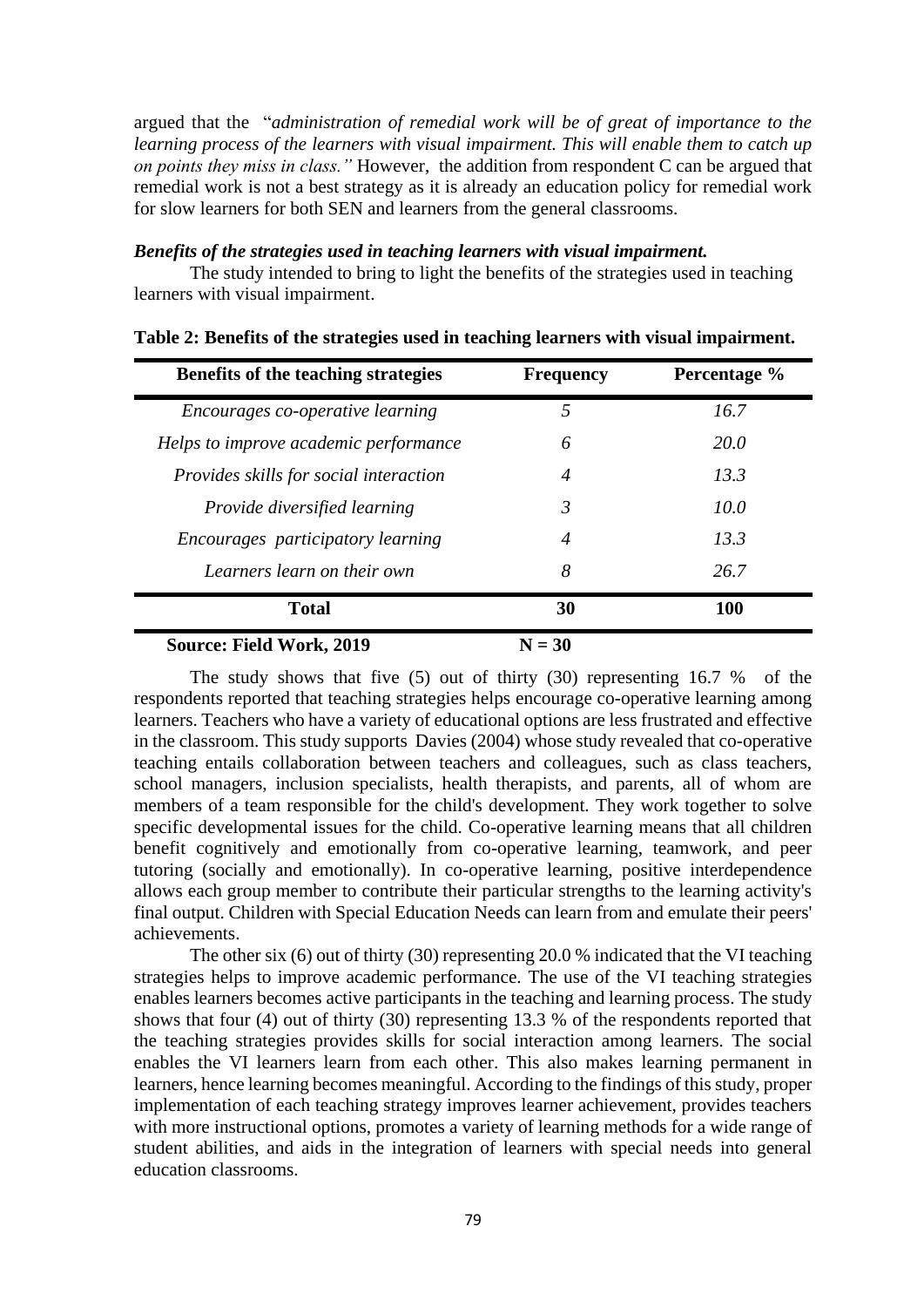The study further reported that three (3) out of thirty (30) representing 10.0 % of the respondnts indicated that the teaching strategies provides a diversified learning among learners. The other four (4) out of thirty (30) representing 13.3 % of the respondents reported that the teaching strategies encourages participatory learning . It is therefore important to make mention that the participatory teaching strategy is used used in any physical setting, interpreting and fun. Therefore, helping to involve the VI learners in the subjects. It helps learners to learn about themselves. Through the participatory learning, the VI learners are able to analyse their own situation, rather than have it analysed by others. In other words, participatory learning helps the VI learners build self confidence. Furthermore, the study shows that eight (8) out of thirty (30) representing 26.7 % of the respondents revealed that the teaching strategies helps learners learn on their own. This makes it possible for the VI learners not to easily forget the learnt concepts. It therefore makes learning permanent among the VI learners. , visually impaired students rely on self-exploration to learn about the world. The amount of information that learners can access with visual impairments is limited in this manner. Overall, these modalities cannot successfully compensate for visual inputs; they are only present to mitigate the effects of vision loss on learning , visually impaired students rely on self-exploration to learn about the world. The study supports Spungin (2002) whose study indicated that the amount of information that learners can access with visual impairments is limited in this manner. Overall, these modalities cannot successfully compensate for visual inputs; they are only present to mitigate the effects of vision loss on learning.

# **Conclusion**

The purpose of the teaching strategies for VI such as the IEP is to meet the visual impairment learners' needs based on their development rather than on predetermined expectations based on grade level. Teachers must comprehend this desire to predetermine instructional strategies to provide effective instruction. Based on a child's performance in class, new learning objectives are identified. Inclusive education helps address and respond to the diversity of needs of all learners through increasing participation in learning, cultures and communities, and reducing exclusion from education and from within education. The goal is that the whole education system will facilitate learning environments where teachers and learners embrace and welcome the challenge and benefits of diversity. Within an inclusive education approach, learning environments are fostered where individual needs are met and every student has an opportunity to succeed. Inclusive education is a real implementation of the basic human right to education. It is not only about attaining universal access to education, but universal access to meaningful and purposeful knowledge and learning for all. Inclusive education should emphasize on an adaptive teaching approach, a good teacher should be the one to consider these changes for VI learners.

 Recording of lessons for VI learners enables them repeat learning on their own and in their free time. These may include audio cassettes and compact discs. teaching strategies helps encourage co-operative learning among learners. Co-operative teaching entails collaboration between teachers and colleagues, such as class teachers, school managers, inclusion specialists, health therapists, and parents, all of whom are members of a team responsible for the child's development. They work together to solve specific developmental issues for the child. This enables teamwork, and peer tutoring (socially and emotionally). In co-operative learning, positive interdependence allows each group member to contribute their particular strengths to the learning activity's final output. Children with Special Education Needs can learn from and emulate their peers' achievements. The VI teaching strategies helps to improve academic performance. The use of the VI teaching strategies enables learners becomes active participants in the teaching and learning process. These teaching strategies provides skills for social interaction among learners. The social enables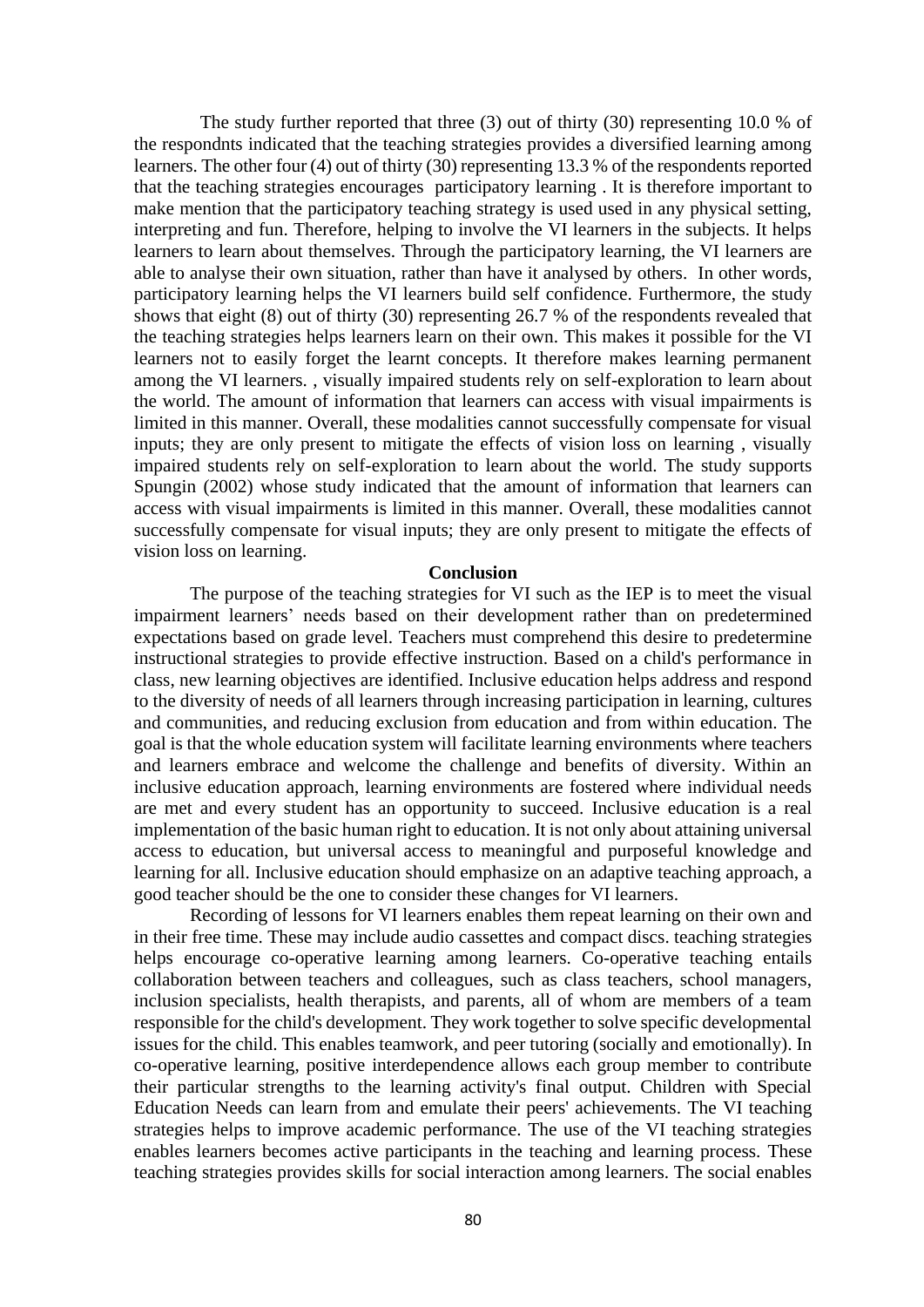the VI learners learn from each other. This also makes learning permanent in learners, hence learning becomes meaningful. The proper implementation of each teaching strategy improves learner achievement, provides teachers with more instructional options, promotes a variety of learning methods for a wide range of student abilities, and aids in the integration of learners with special needs into general education classrooms.

 The teaching strategies for visual impairment provides a diversified learning among learners as they also encourage participatory learning. It is important to make mention that the participatory teaching strategy is used in any physical setting. Therefore, helping to involve the VI learners in the subjects. It helps learners to learn about themselves. Through the participatory learning, the VI learners are able to analyse their own situation, rather than have it analysed by others. In other words, participatory learning helps the VI learners build self confidence. These teaching strategies help learners learn on their own. This makes it possible for the VI learners not to easily forget the learnt concepts. It therefore makes learning permanent among the VI learners, visually impaired students rely on selfexploration to learn about the world. The amount of information that learners can access with visual impairments is limited in this manner. Overall, these modalities cannot successfully compensate for visual inputs; they are only present to mitigate the effects of vision loss on learning, visually impaired students rely on self-exploration to learn about the world.

#### **Recommendations**

- i. The Government through the Ministry of Education should procure more audio devices for visual impairment learners in special schools. This will enable them to learn on their own, hence making learning permanent.
- ii. The Government through the Ministry of Education should procure enough recording devices to encourage learner centred approach of learning in special schools.
- iii. The Government through the Ministry of Education should supply enough teaching and learning resources in special schools for learners with visual impairments such as models, talking books, printers and photocopiers.
- iv. Government through the MOE, should provide devices like perking's braille, magnifying glasses, lenses. This will help to improve the teaching and learning of learners with visual impairments.
- v. Teachers in special schools to integrate variety and appropriate teaching strategies fitting all learners .

### **References**

- Adey, P., Fairbrother, R. & Wiliam, D. (1999). *A review of research on learning strategies and learning styles.* London: King's College.
- Ainscow, M. (2003). *Towards inclusive schooling. British Journal of Special Education. 24* (1), 6.
- Best, L. & Bishop V. (1996). *Teaching Visually Impaired Children* (2nd Ed.). U.S. A: Charles C Thomas Publisher *24* (1):3-6.
- Brooks, J. G. & Brooks, M. G. (1999). *In search of understanding: The case for constructivist classrooms.* Alexandria, VA: Association for Supervision and Curriculum Development.
- Daniels, H., Creese, A. & Norwich, B. (2000). *Supporting Collaborative problem-solving in Schools*. London: Falmer Press.
- Davis, P., Florian, L. & Ainscow, M. (2004). *Teaching strategies and approaches for pupils with special educational needs:* A scoping study: DFES Publications.